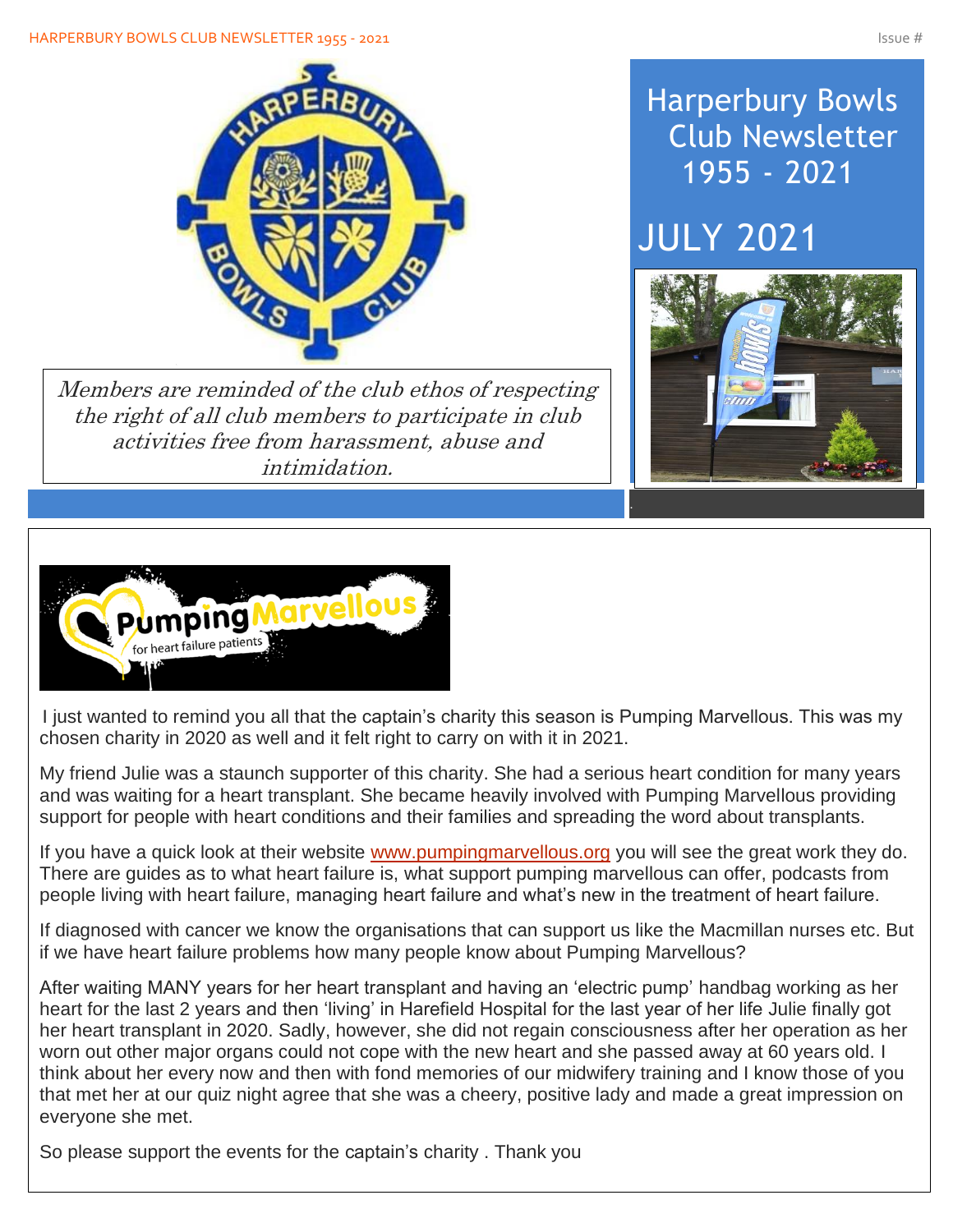## *Committee news.*

#### First aid Box

Í

 $\overline{\phantom{a}}$ 

I

I

I

I

I

I

I

I

A MASSIVE thank you to Jan who has re stocked the first aid kit.

#### Martin Daly Gala - Saturday 14<sup>th</sup> August.

The committee have been working hard on our gala and are pleased to say we have 18 teams. If you have entered a team you should have the info by email or post by now. As always, we rely on the bar, raffle and tea and cake stall to boost our club funds. If you can pop a cake up the club by Friday or donate any raffle prizes during the week that would be brilliant.

As always these days would not run without a lot of help so a MASSIVE thank you to those who have offered their help on the day. Sheila, Joyce, Deb, Maggie L and Margaret Lee in the kitchen and cake stall, Maureen Plum and Hilary on the raffle and all over really lol. All the members who will be keeping a watchful eye on the bar, collecting glasses and washing up etc. Ken has a team in the gala and would appreciate some time to chill in between rounds I am sure. Thanks to Dave, Peter, Deb and Gillian who have sorted the gala and who, on the day, will hopefully be joined by Rob M who will be in the control hub making sure all is going well. We hope to see a few of you on the day There will be hot sausages in rolls available from 8.30 till 9.30 on the tea and coffee stall to start the day off.

### **CCTV**

Plans for negotiating a deal and installing CCTV are under way to try and provide some extra security around the club. We will also be installing alarms on the sheds to try and protect our machinery and equipment.

### Club Fun Night

The next committee run fun bowls eve with supper is TUES 31<sup>st</sup> AUGUST. We will be having 12 ends of fun bowls followed by a Mild Chili Supper £3.50.

The list will be going up soon on the notice board.

#### Flower Beds

The committee would like to thank everyone for their efforts with the fabulous flower beds this season and hanging baskets. They really do set the surrounding green area off. The flower bed on the right as you look from the club (full of gladioli at the moment) is looking for a new 'owner' to take it over. If anyone is interested please let us know.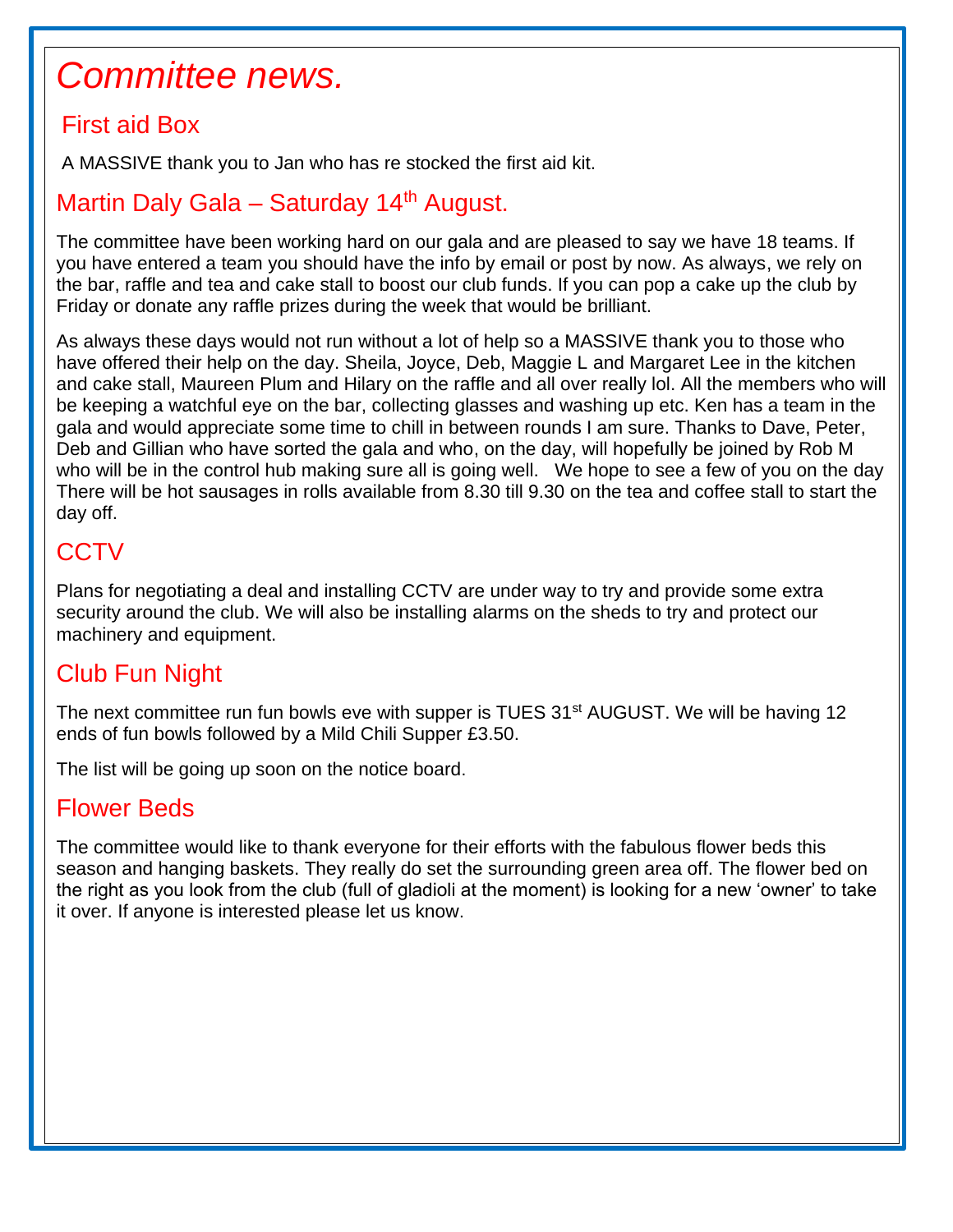### Internal Competitions

These are going very well on fixed dates with a lovely 2 woods day on 31<sup>st</sup> July. The day was rounded off with a delicious chicken and chip supper cooked up by Robbie.

The Semifinals on the 4<sup>th</sup> Aug saw Dave G and Tim A go through to the 2 woods final. Well done to all.

*Saturday 21st August* is the last fixed date competition this season and is for the mixed pairs. The draw has taken place with some pairs getting a bye through to the afternoon games and others playing the first round in the morning and a win will mean they play again in the afternoon. The draw is up the club on the competition board with the format etc.

### Presentation Lunch – Friday 26th November

We paid a visit to the Masonic Lodge in Radlett to check out the venue for our presentation lunch. It is a building steeped in Masonic history. We have booked for FRI 26th NOV 12.30 arrival for a 1.30 lunch. It will be two courses at £18.

We thought we would start the Christmas season off early this year as we missed out SO much last year and have roast turkey with a vegetarian roast option followed by profiter rolls, choc sauce and cream or a fruit salad. I need to know if anyone going for the vegetarian option or fruit salad option please. If you can put a V for vegetarian option and FS for fruit salad that will help me.

The sheet is up on the social board in the club by the door if you want to add your name. Payment will be by 1st Nov please. Numbers are limited and 31 names down so far.

## The Ray cup

The club hosted the semi finals and finals of the Ray cup this month. The day started with a bacon roll cooked by Robbie and the action was soon forth coming. A lovely buffet lunch was enjoyed and It was so nice watching players in their 20's and 30's enjoying playing the game of bowls.



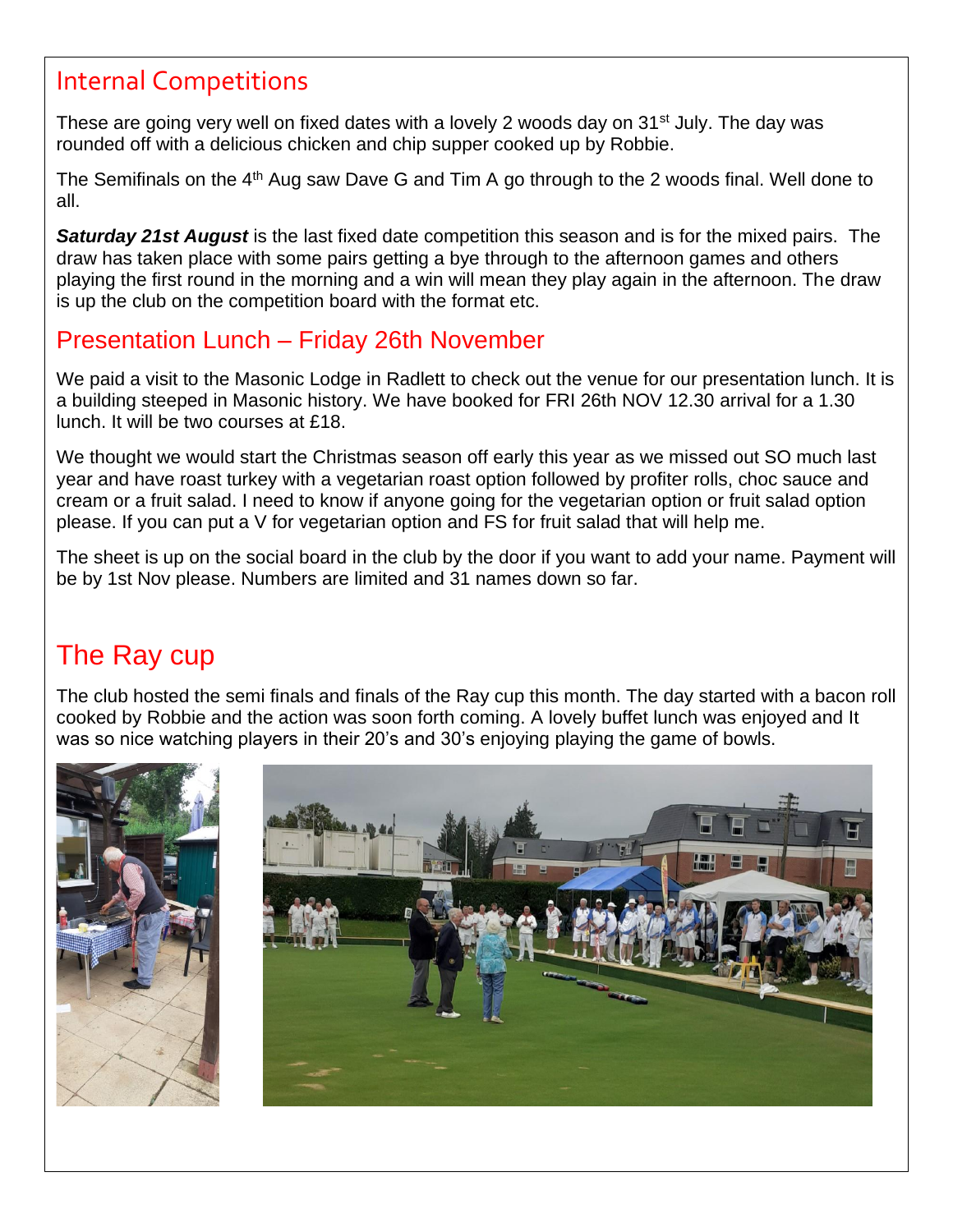#### Captains Report.



**Subs in friendly games** If you have stepped in as a last minute sub recently – thank you. As Captain's taking the games both Keith and I are very grateful. If you find you can't make a game you have been picked for PLEASE contact the person taking that game as soon as possible so a sub can be sorted. If you are picked to play in a game PLEASE tick your name on the sheet up the club so we know you have the game down and we don't have to chase you. These little things will make our roles a bit easier to carry out.

We have had another busy month both in members own personal District and County comps and in club games and friendlies. Both Tim, Judy and myself have struggled in some games to get full teams having to ring round or text for players so we can put a team out. In some of the men's games we have had to give the game away as Tim was unable to get the required players.

I have had to cut down the number of triples in friendly games some of the time as we can't field the full complement. If these games had been rinks it would have been an even bigger struggle. This leads us to look at our membership numbers and next seasons fixtures and competitions until we can build up our bowling members again.

#### Ladies District Competitions

Ladies District semi finals are on 1<sup>st</sup> and 2<sup>nd</sup> of Sept either at Townsend or Welwyn Garden city BC and we have a few Harperbury representatives. Judy plays in the District singles, Deb in the Officers singles and Deb, Jenny and Jan in the District Triples and if successful the finals are on SUNDAY 12<sup>th</sup> SEPT at St Albans Bowls Club Clarence park. The dates and times of the Semi finals have yet to be confirmed.

#### Men's District Competitions

After a tricky season KEVIN SPECK has successfully reached the final of the men's Champion of Champion's singles comp winning  $21 - 20$ . The final will be played on SATURDAY 11<sup>th</sup> SEPT at NORTH MYMMS. I am sure Kevin would appreciate some support if you can make it. Times to be advised.

#### The Future of Bowls at Harperbury.

I appreciate we are not the only club struggling to get committee members or to put teams out for some games but it does make me wonder if Harperbury Bowls club will be around in future years.

We have had vacant positions on the committee all season and probably will have more once this committee step down after the AGM. Most of us have 2 positions as it is.

We all have busy lives but we also choose to be on the committee, all 6 of us, because we want the club to survive and do well and we want it to be a great place to play bowls. There are a few of my family on the committee which makes it look a bit 'clicky' I agree- I am on the committee, Dave is and my mum is but if we didn't stand on the committee who would - would you? We would love to be able to step back and let others take some of our roles but nobody comes forward. Whilst a massive thank you goes out to those that do get stuck in to support the club I do worry about the future of Harperbury Bowls Club sometimes and the apparent reluctance in our membership to get involved.

Speaking to other clubs as we meet them through the season some have similar problems but some seem to be recruiting quite a few new members. This is something we need your help with for 2022 to get Harperbury bowls club out there a bit more and get new members in to secure our bowling future.